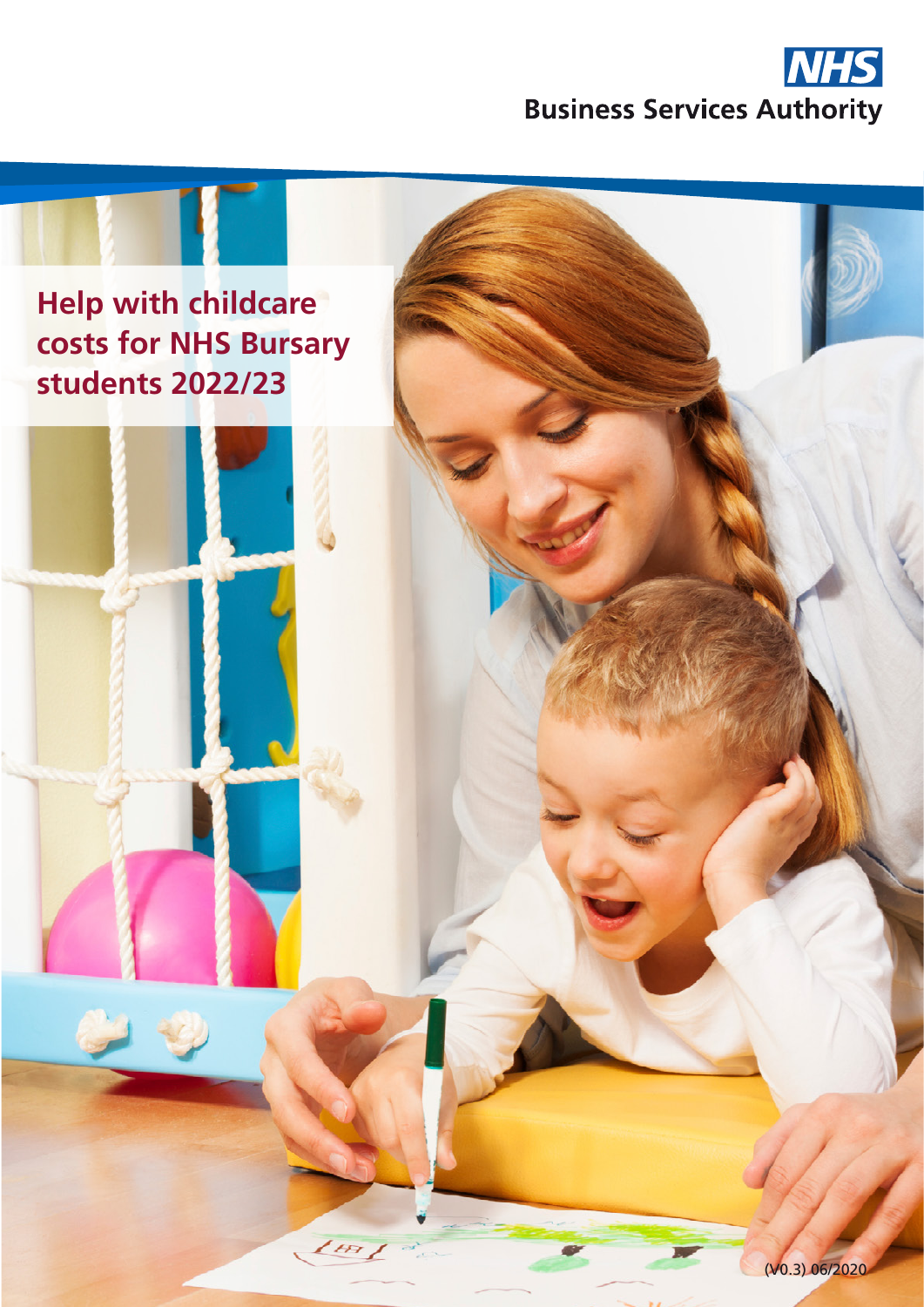## **Contents**

| Example 2: Student claiming Childcare Allowance for two children12   |  |
|----------------------------------------------------------------------|--|
| Example 3: Student claiming Childcare Allowance for three children13 |  |
|                                                                      |  |
|                                                                      |  |
|                                                                      |  |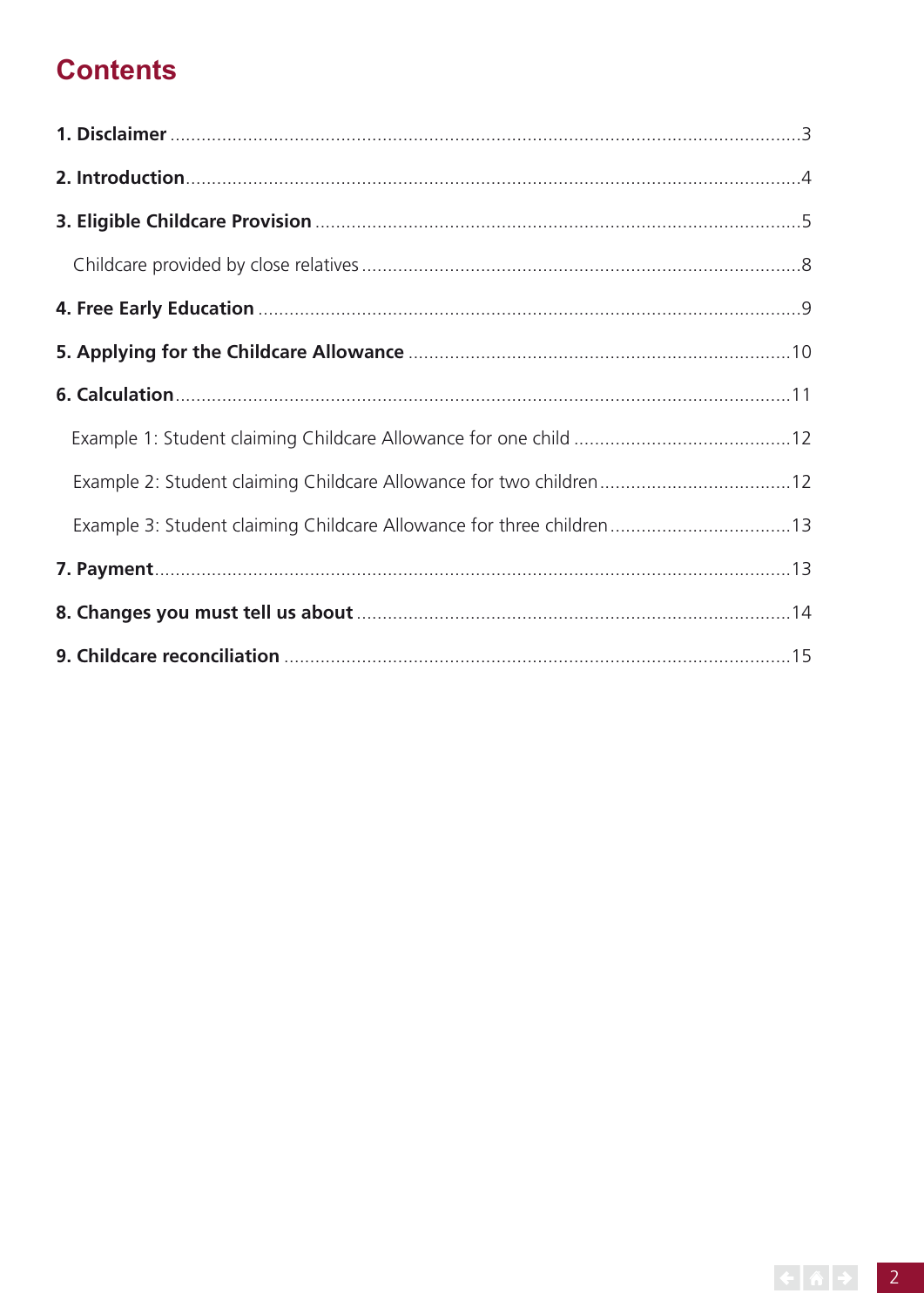## **1. Disclaimer**

NHS Bursary students should not rely on the arrangements described in this booklet when planning for subsequent academic years as these may be subject to review in the future and as a result may be liable to change.

Further information about the NHS Bursary will be posted on the Student Services website as and when it is made available. Students are advised to check the website on a regular basis.

The Department of Health and Social Care (DHSC) and NHS Business Services Authority (NHSBSA) Student Services will not accept responsibility for any loss incurred (fnancial or otherwise) by students as a result of relying on current rules and allowances to alter their circumstances.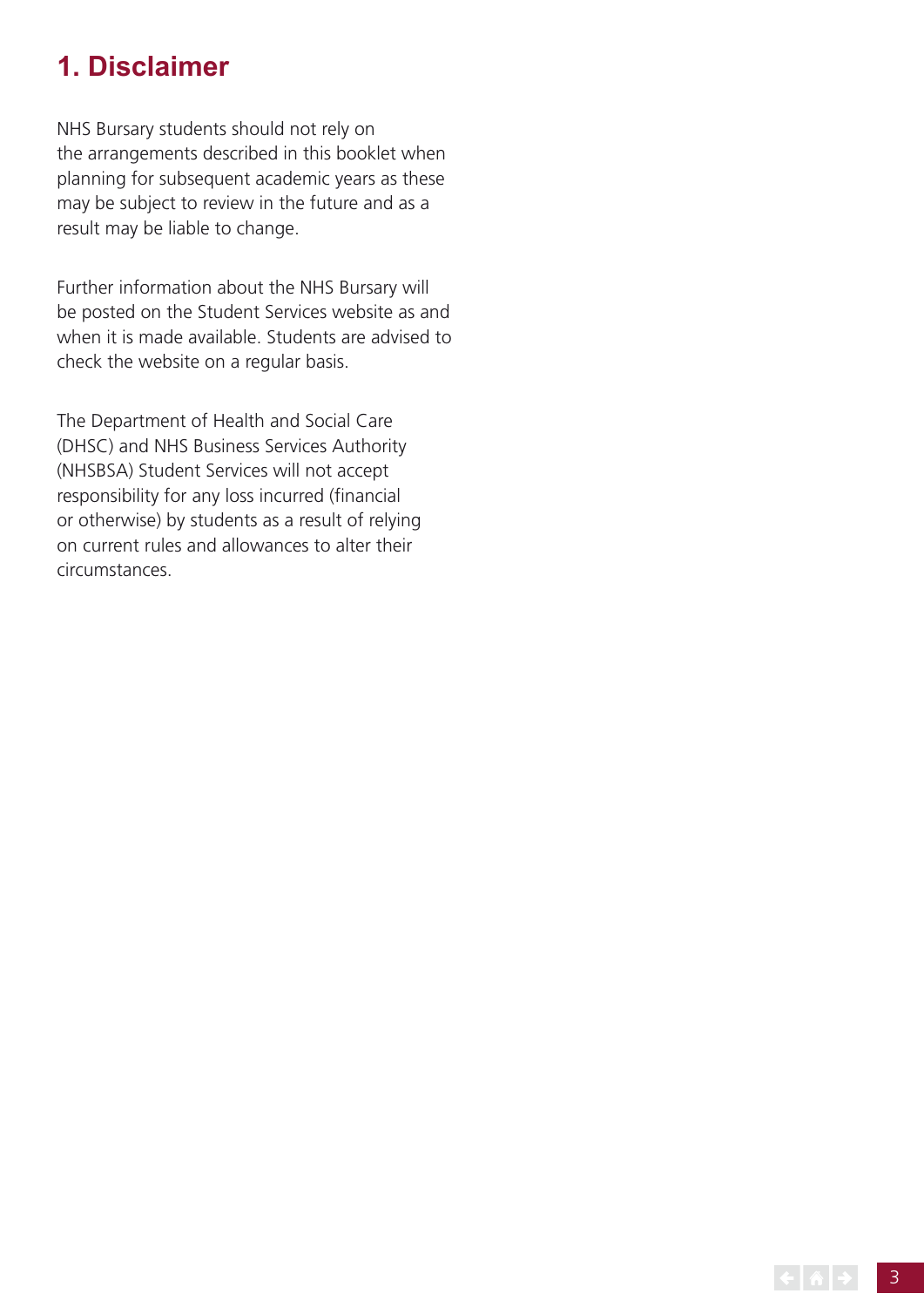# **2. Introduction**

## **Who is this guide for?**

This guide provides information about help with childcare costs for NHS Bursary funded students.

NHS Bursary funding remains available to the following students in 2022/23:

- Medical and dental students who are eligible to receive NHS Bursary funding in the later stages of their course. Further information for medical and dental students is available from **[our website.](https://www.nhsbsa.nhs.uk/nhs-bursary-students)**
- Continuing non-medical healthcare students who have been receiving an NHS Bursary throughout their training and who will be continuing on their course during 2022/23 .

This information booklet is for general guidance only and it cannot cover all individual circumstances. If you have any queries that are not included here, please **[contact us](https://www.nhsbsa.nhs.uk/nhs-bursary-students/contact-us).** 

## **What is the Childcare Allowance (CCA)?**

CCA is intended as an additional means of help towards your childcare costs whilst you are attending your course, but it will not cover all of your costs.

Childcare allowance pays up to 85% of your childcare costs to a net maximum amount of:



## **Assessment**

CCA is subject to means testing together with the Dependants Allowance and Parent Learning Allowance.

How much you will receive will depend on the income you declare on your NHS Bursary application for the last financial year. See section 5.

\*The UCL Eastman Dental Institution, Kings College London, The Greater Manchester School for Dental Care Professionals, The University of Birmingham in partnership with Birmingham Community Healthcare NHS, Bristol Dental School.



**£128.78** per week for one child

**£191.45** per week for two or more children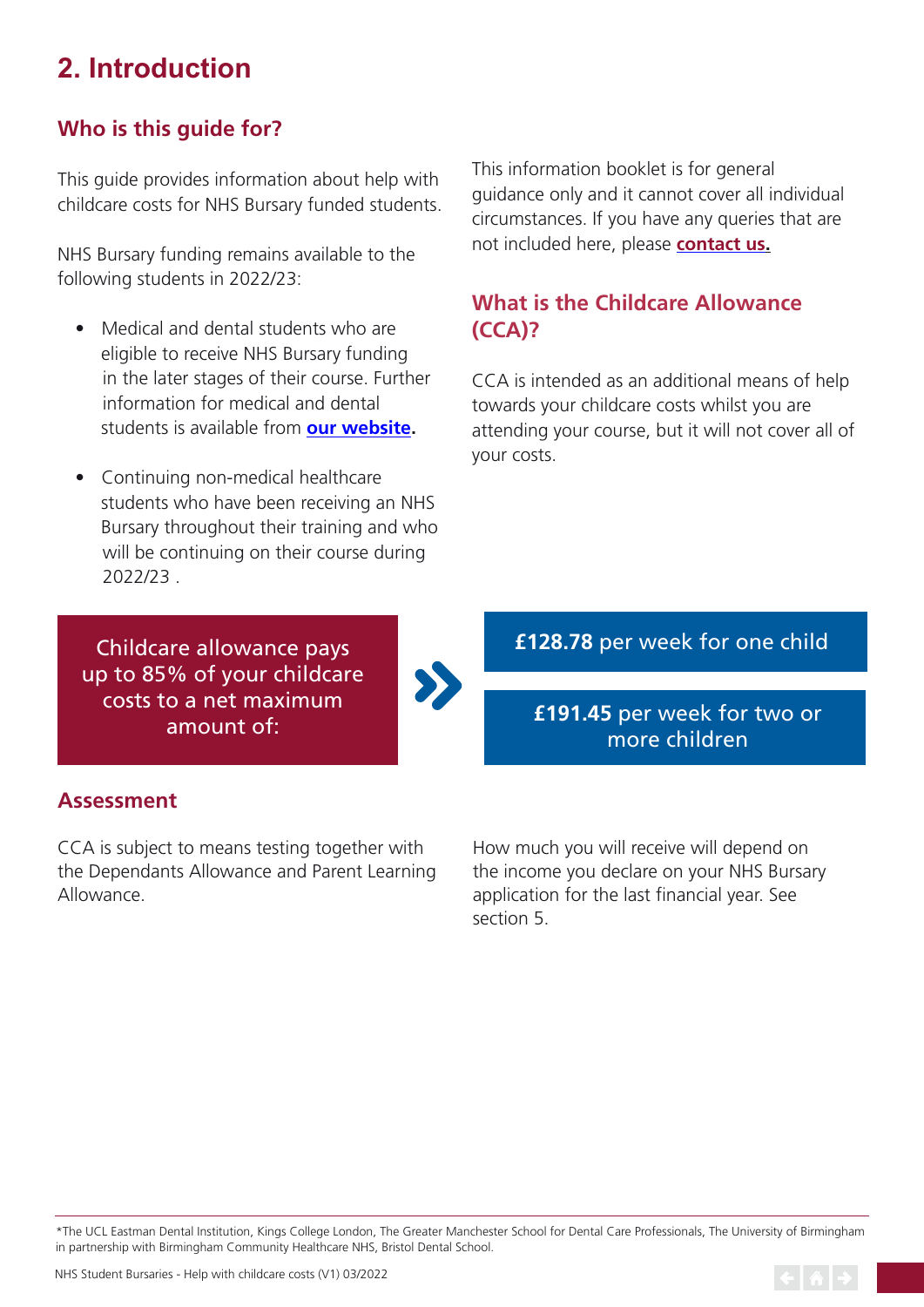# **3. Eligible childcare provision**

To be eligible for CCA, you must use a childcare provider who meets the criteria in one of the categories below. In addition, your child or children must be **under 15** on the frst day of the academic year (or, if they are registered with special educational needs<sup>1</sup>, they must be **under 17** on this day).

The following is classed as eligible childcare provision for the CCA:

### **1. A childcare provider who is registered on one of the below:**

- Ofsted Early Years Register (EYR), for children under 5
- the Ofsted compulsory part of the General Childcare Register (GCR) for children aged 5 to 7
- the Ofsted Voluntary part of the GCR for children aged 8 and over

### **2. Childcare provided by out of school clubs, a local authority or by a third party provider:**

- run on school premises
- and registered by Ofsted or an equivalent body

### **3. Childcare provided in the child's own home:**

- by a care worker or nurse from an agency registered with the Care Quality Commission who is expected to comply with:
	- o *the Domiciliary Care Agencies Regulations 2002; or*
	- o *the Nurses Agencies Regulations 2002*

### **4. Care provided by an approved foster carer**

- the care must be for a child who is not being fostered by that foster carer
- the foster carer must be registered with Ofsted either on the EYR or GCR

### **5. A person registered on the voluntary part of the Ofsted Childcare Register who is:**

• providing childcare in the child's own home or on other domestic premises

*<sup>1.</sup> A child or young person has special educational needs if he or she has a learning diffculty or disability which calls for special educational provision to be made for him or her.*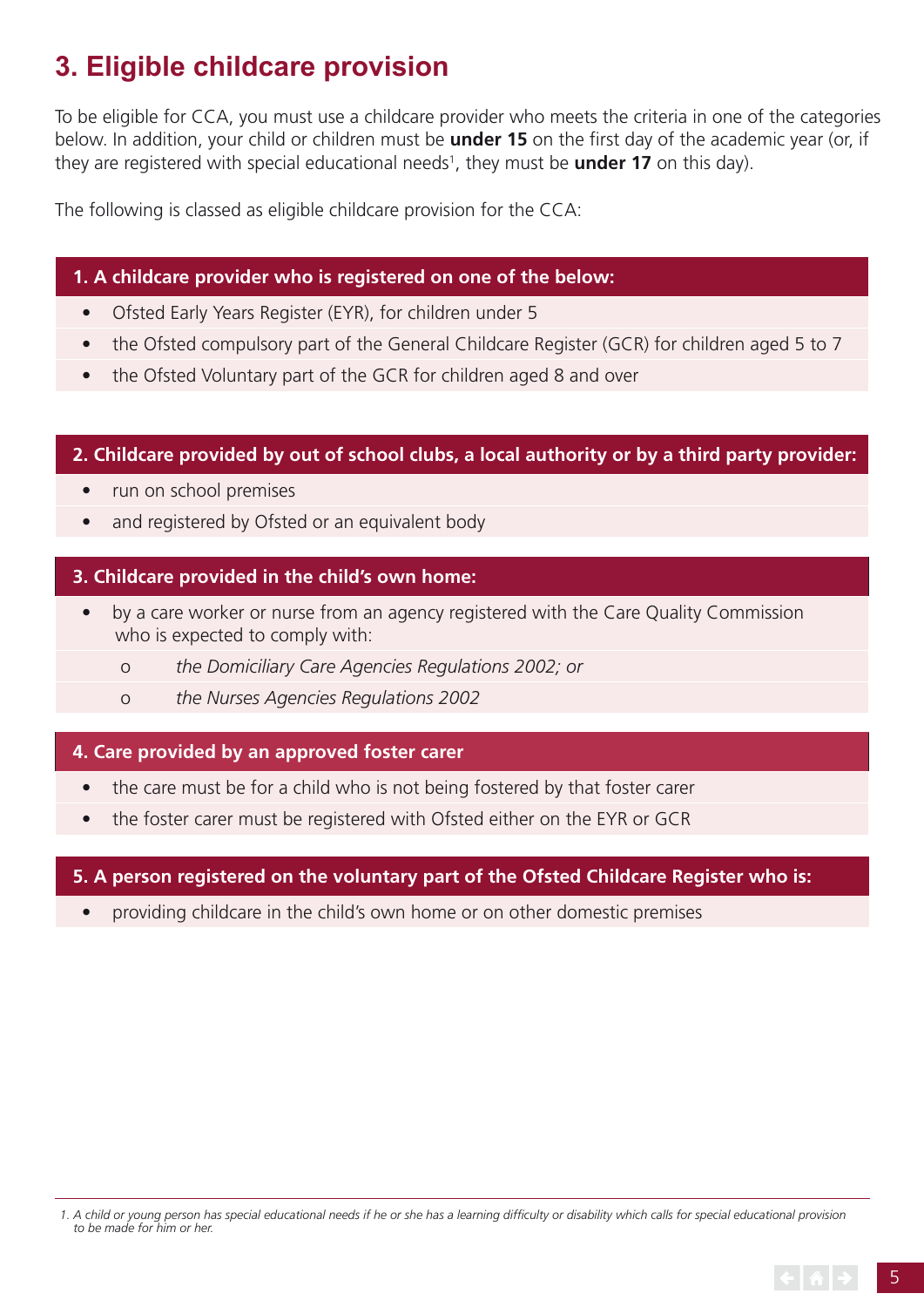

Some childcare providers are not required to be registered on the Early Years Register or the compulsory part of the General Childcare Register (GCR). This includes:

- activity based care such as sports clubs
- nannies and au pairs who provide care in the child's own home

However, in order to claim CCA for these types of provider, they would need to be registered on the **voluntary** part of the Ofsted GCR. Further information about voluntary registration can be found at <www.ofsted.gov.uk>.

Registered childcare providers are normally inspected and registered by Ofsted (or equivalent) and, where applicable, are given a registration number. Your provider will be able to confrm if they are registered or are required to be so.

Your childcare provider must give details of their Ofsted or equivalent registration (where applicable) at the time of your application.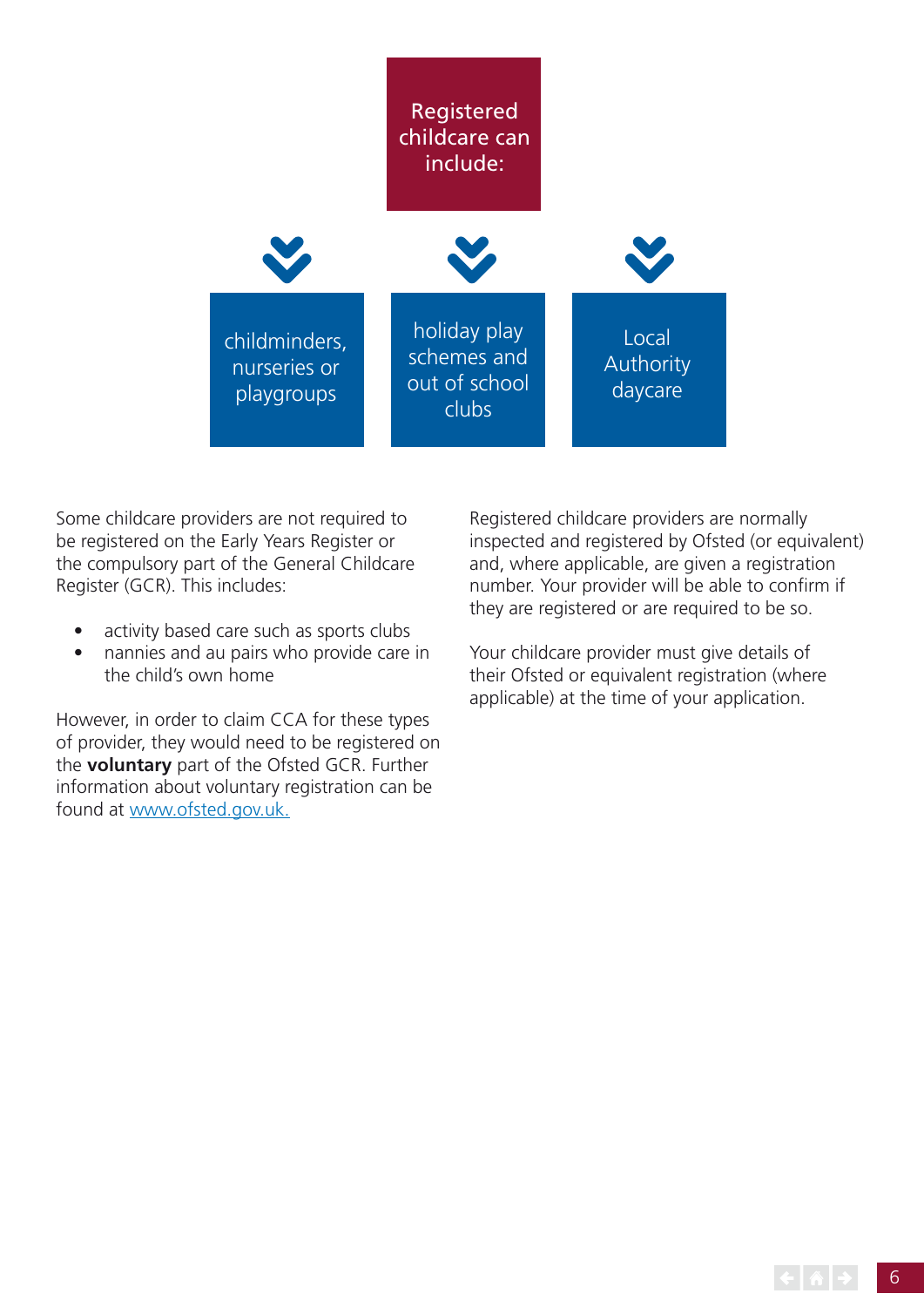## **The CCA is NOT payable in the following circumstances:**

- where the student, their spouse, partner or civil partner is in receipt of the childcare element of Working Tax or Universal Credit
- where the student, their spouse, partner or civil partner is in receipt of Tax Free Childcare payments
- where the student, their spouse, partner or civil partner is in receipt of financial support for childcare from other sources. For example, a childcare grant from Student Finance England or a similar award from an equivalent body in Wales, Scotland or Northern Ireland.

### **It is also NOT available for...**

- normal school education provided by a Local Authority, religious or private schools
- free early education provided by your local authority
- childcare where the registered provider is the student's spouse, civil partner or partner
- childcare provided by a close relative of the child in the child's own home
- childcare provided by a close relative of the child away from the child's own home and solely for the student's children, or the student's children and the close relative's children.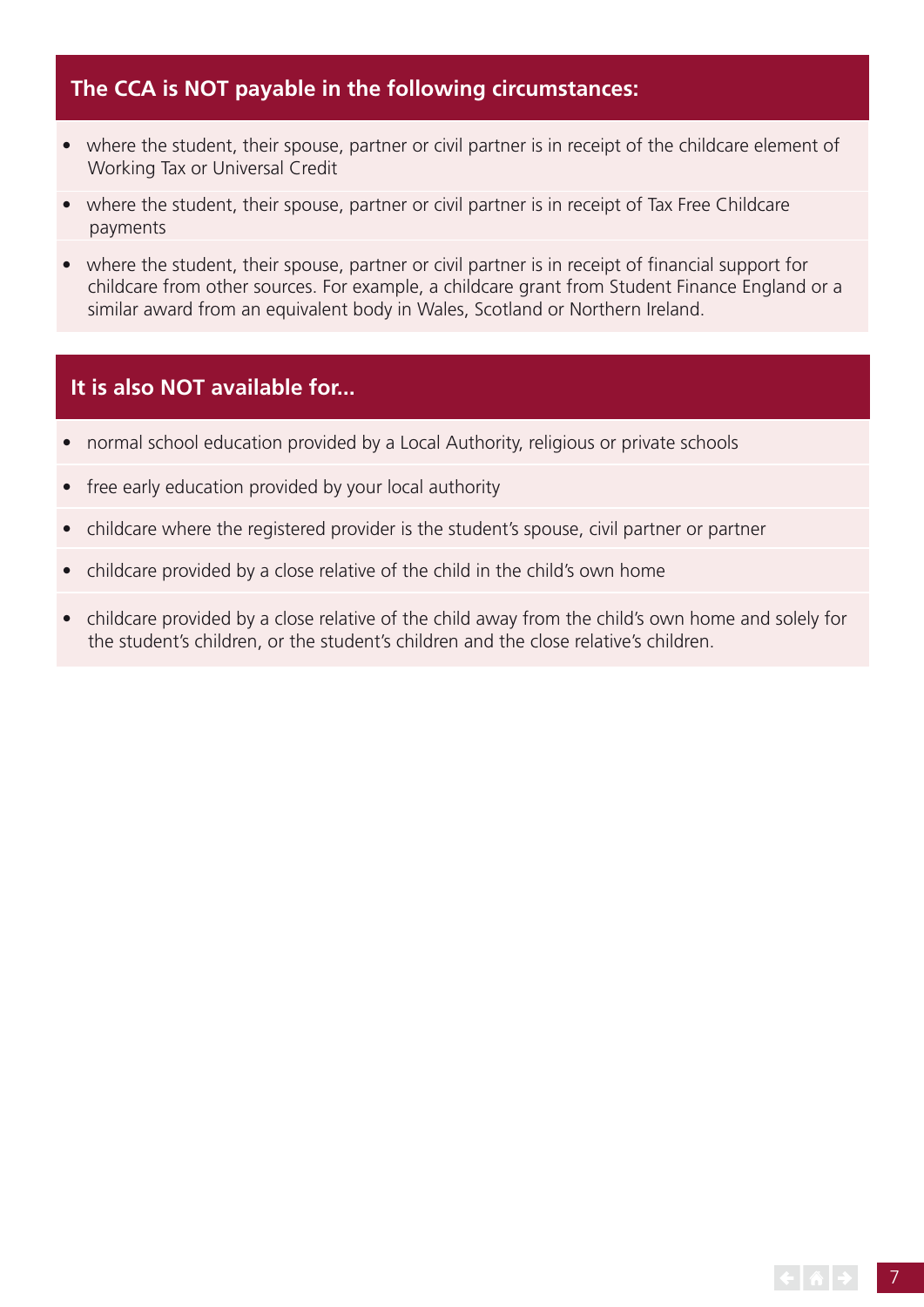### **Childcare provided by relatives**

CCA is only payable for registered or other officially recognised forms of childcare provision. Where a relative is looking after the student's child or children, CCA may not be payable in some circumstances.

## **Childcare provided by a family member**

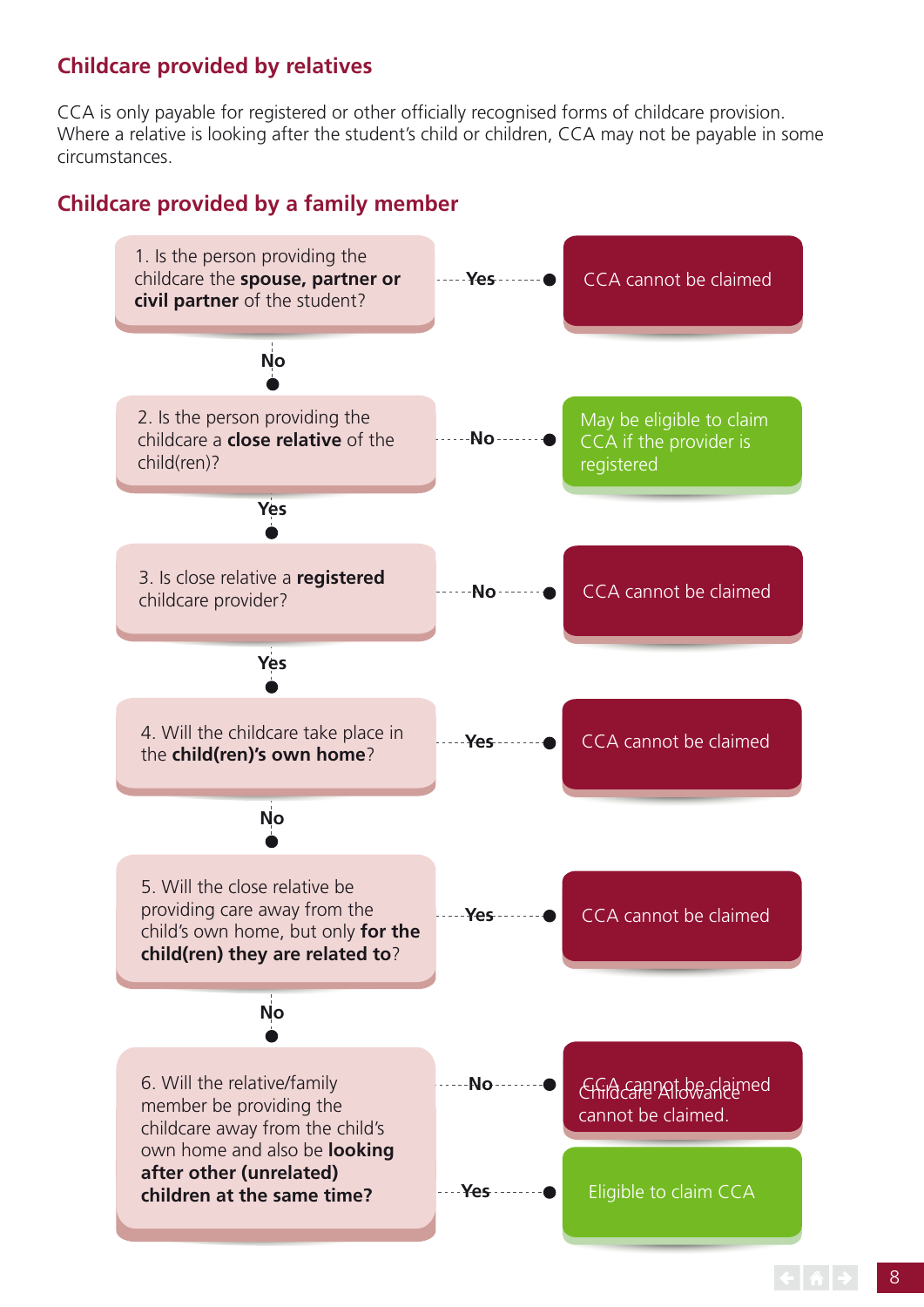## **4. Free early education**

All three and four year olds in England are entitled to a maximum of 570 hours of free early education or childcare a year. This is often taken as 15 hours each week for 38 weeks of the year. **[Some two year olds are also eligible](https://www.gov.uk/help-with-childcare-costs/free-childcare-2-year-olds?step-by-step-nav=f237ec8e-e82c-4ffa-8fba-2a88a739783b)**. You can find out more information about your child's eligibility for a free early education place on the [government's website](https://www.gov.uk/free-early-education).

NHS Bursary students whose child or children have a free early education place cannot receive the CCA for those sessions.

For example:

Your childcare costs are **£100** per week...

...but £30 of this is paid by the Early Years Education Scheme...

...you should only declare, and claim for, the remaining **£70** per week when you apply for CCA.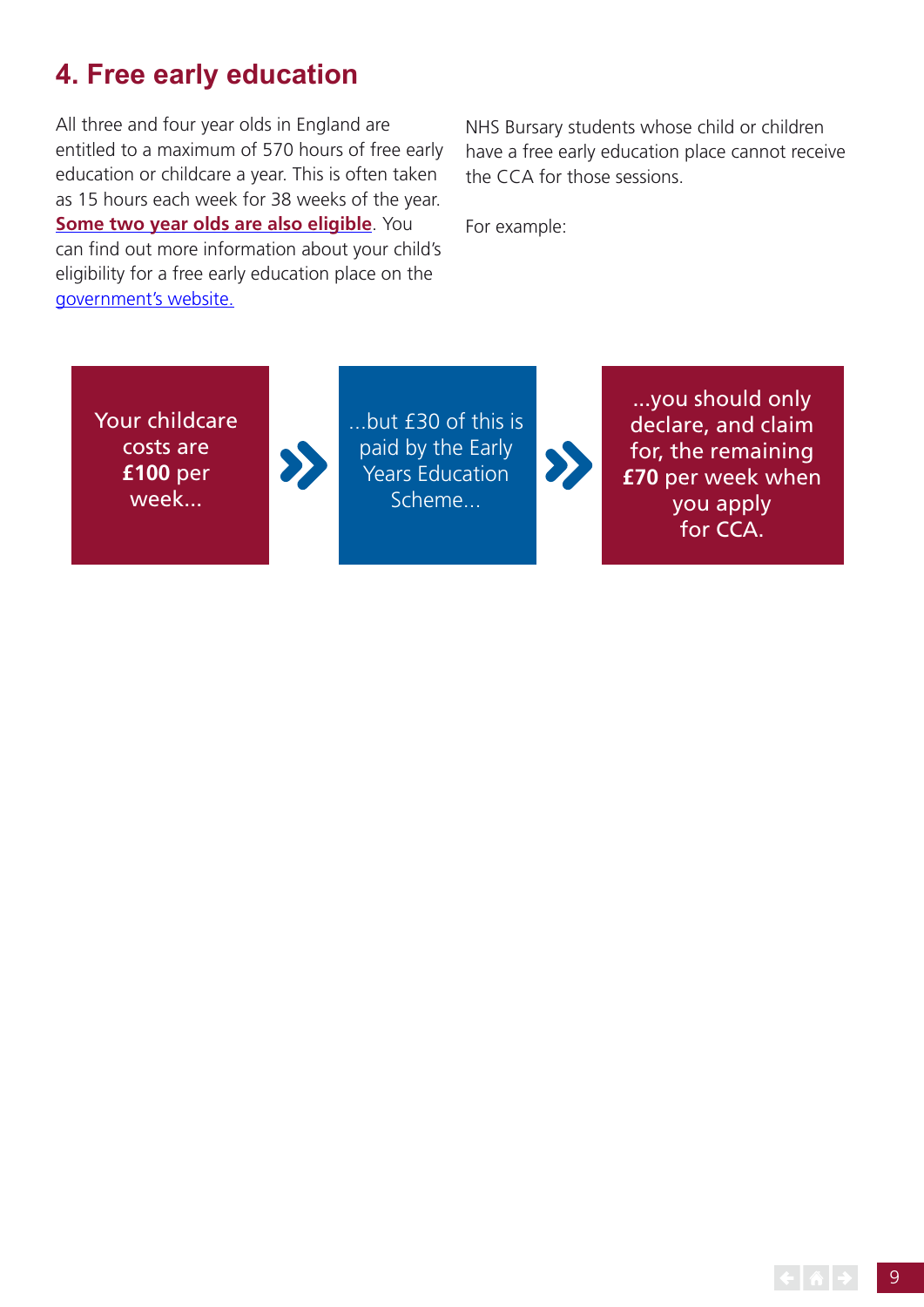# **5. Applying for CCA**

In order to apply for CCA you must first apply for Dependants Allowance through your NHS Bursary account.

In the Dependants Allowance section you will be asked questions about your dependent child/children and then asked if you would like to apply for CCA.

If you answer 'yes', **you will need to complete a CCA application form after you have submitted your online application** to give us more details about your childcare costs for the academic year.

This form is availalable from your NHS Bursary account. You should complete your sections, then ask your childcare provider to provide their details. Once completed the form should be uploaded to your account for processing.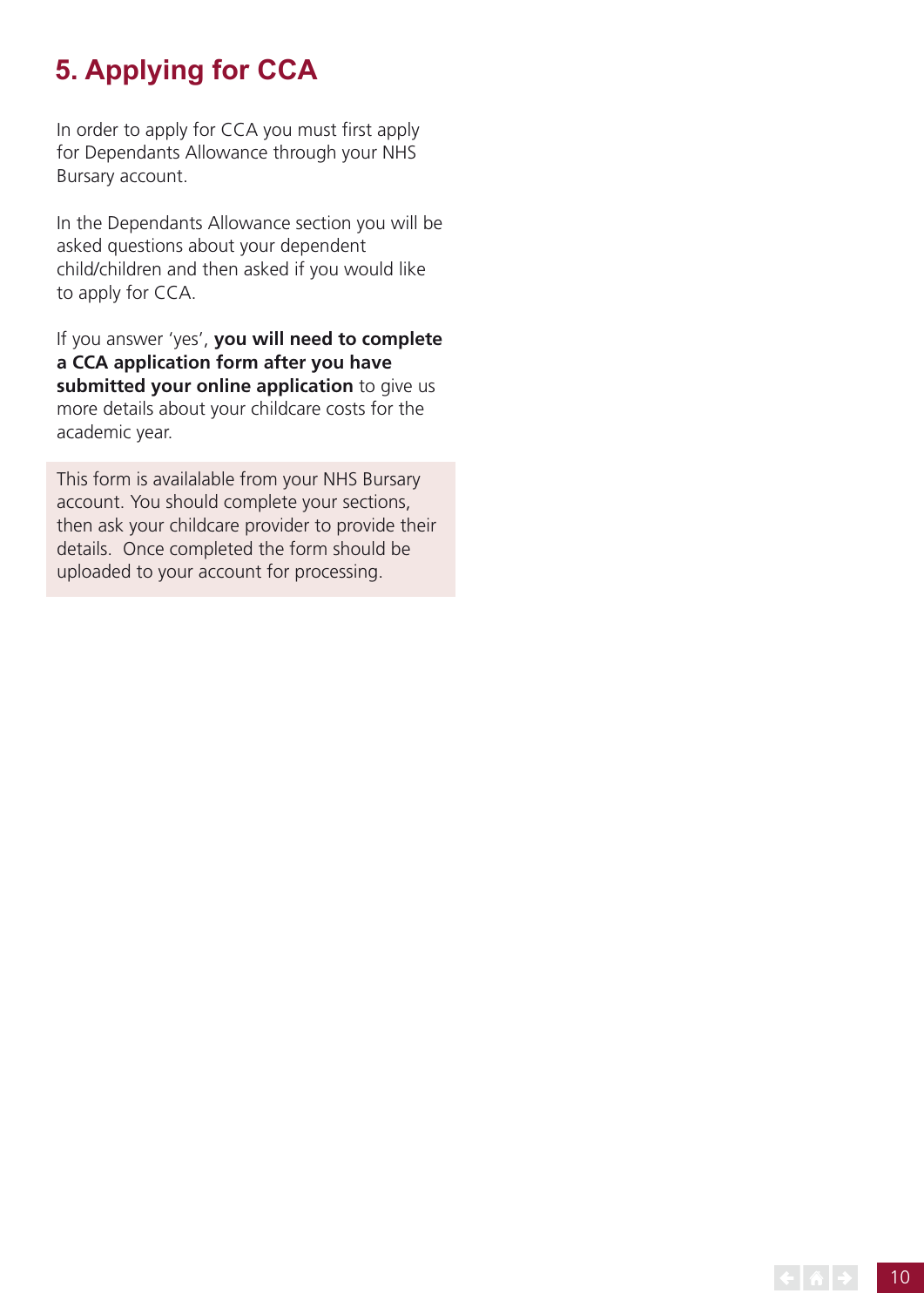## **6. Calculation**

## **Amounts payable in 2022/23**

The CCA pays up to 85% of your childcare costs, subject to a net maximum rate of £128.78 per week for one child and £191.45 for two or more children throughout the academic year.

The table on the next page gives an example of a student's typical childcare costs in a four week sample period within the academic year and shows how much they could expect to receive.

#### *Please note:*

*The example overleaf shows only a fragment of the typical costs for illustration purposes. Actual CCA is normally calculated and paid over a full academic year.* 

*It is intended only as a guide to the calculation process as it is not possible to cover every students individual circumstances. We cannot guarantee you will receive help with your childcare costs, as these are subject to means testing.*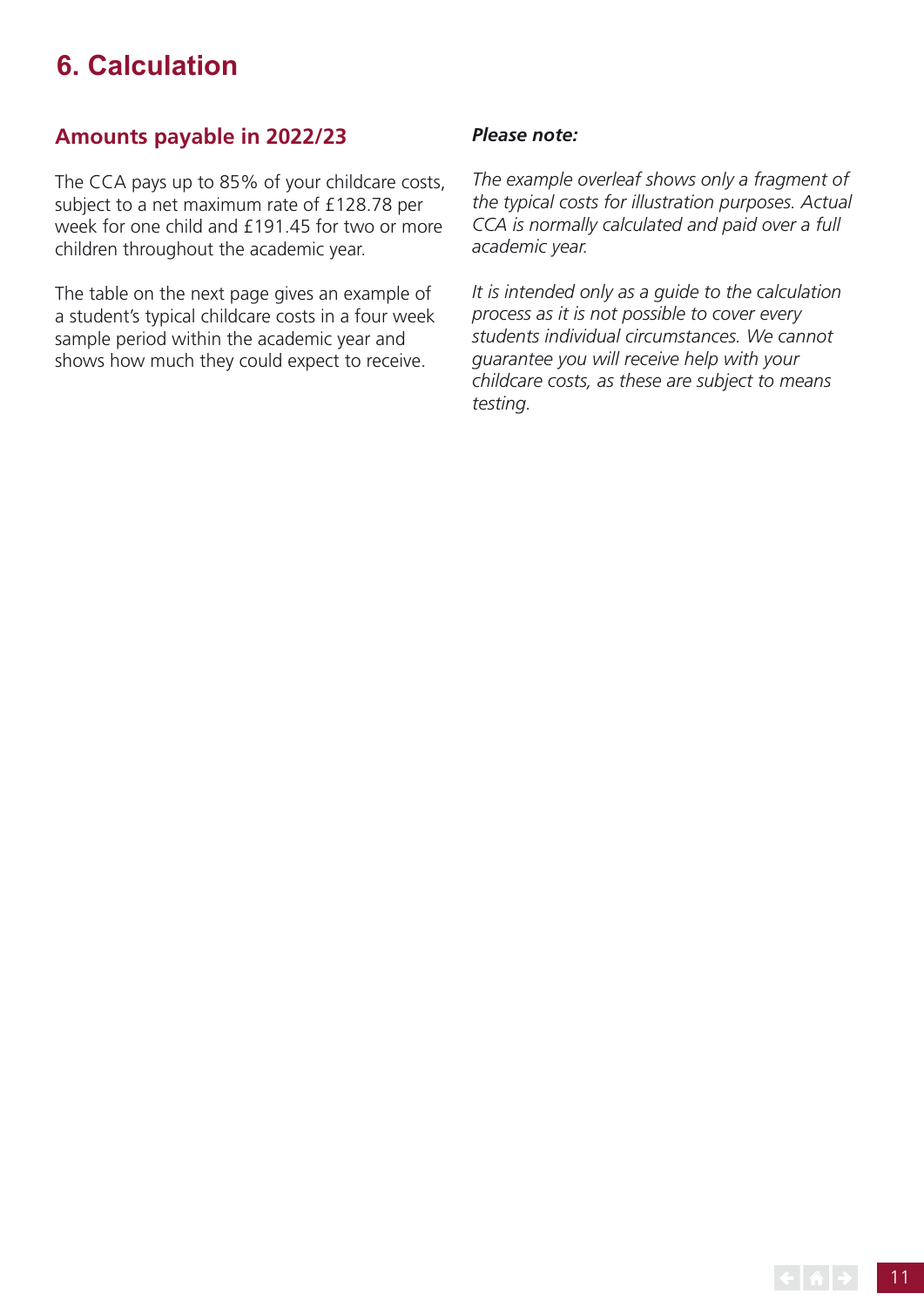### **Example 1: Student claiming CCA for one child**

| Week                               | <b>Date from</b> | Date to      | <b>Number</b><br>of children<br>requiring<br>childcare | Net max<br>amount<br>payable | <b>Weekly</b><br>cost<br>declared<br>by<br>student | 85% of<br>weekly<br>cost<br>declared  | <b>Amount</b><br>payable to<br>student |
|------------------------------------|------------------|--------------|--------------------------------------------------------|------------------------------|----------------------------------------------------|---------------------------------------|----------------------------------------|
| 1                                  | 29 Aug 2022      | 4 Sept 2022  |                                                        | £128.78                      | £100                                               | £85                                   | £85                                    |
| $\overline{2}$                     | 5 Sept 2022      | 11 Sept 2022 |                                                        | £128.78                      | £120                                               | £102                                  | £102                                   |
| 3                                  | 12 Sept 2022     | 18 Sept 2022 |                                                        | £128.78                      | £152                                               | £129.20                               | £128.78                                |
| 4                                  | 19 Sept 2022     | 25 Sept 2022 |                                                        | £128.78                      | £200                                               | £170                                  | £128.78                                |
| Total cost to student this period: |                  |              |                                                        |                              | £572                                               | <b>CCA</b><br>payable this<br>period: | £444.56                                |

Figures in the 'Amount payable to student' columns are subject to means testing.

The student will only be entitled to 85% of their actual costs (if claiming for one child) until their costs reach the maximum weekly allowance of £128.78.

### **Example 2: Student claiming CCA for two children**

| <b>Week</b>                        | <b>Date from</b> | Date to      | <b>Number</b><br>of children<br>requiring<br>childcare | Net max<br>amount<br>payable | <b>Weekly</b><br>cost<br>declared<br>by<br>student | 85% of<br>weekly<br>cost<br>declared  | <b>Amount</b><br>payable to<br>student |
|------------------------------------|------------------|--------------|--------------------------------------------------------|------------------------------|----------------------------------------------------|---------------------------------------|----------------------------------------|
| 1                                  | 29 Aug 2022      | 4 Sept 2022  | 2                                                      | £191.45                      | £180                                               | £153                                  | £153                                   |
| $\overline{2}$                     | 5 Sept 2022      | 11 Sept 2022 | 2                                                      | £191.45                      | £200                                               | £170                                  | £170                                   |
| 3                                  | 12 Sept 2022     | 18 Sept 2022 | 2                                                      | £191.45                      | £260                                               | £221                                  | £191.45                                |
| 4                                  | 19 Sept 2022     | 25 Sept 2022 | $\overline{2}$                                         | £191.45                      | £260                                               | £221                                  | £191.45                                |
| Total cost to student this period: |                  |              |                                                        |                              | £900                                               | <b>CCA</b><br>payable this<br>period: | £705.90                                |

The student will only be entitled to 85% of their actual costs (if claiming for two children) until these reach the maximum weekly allowance of £191.45.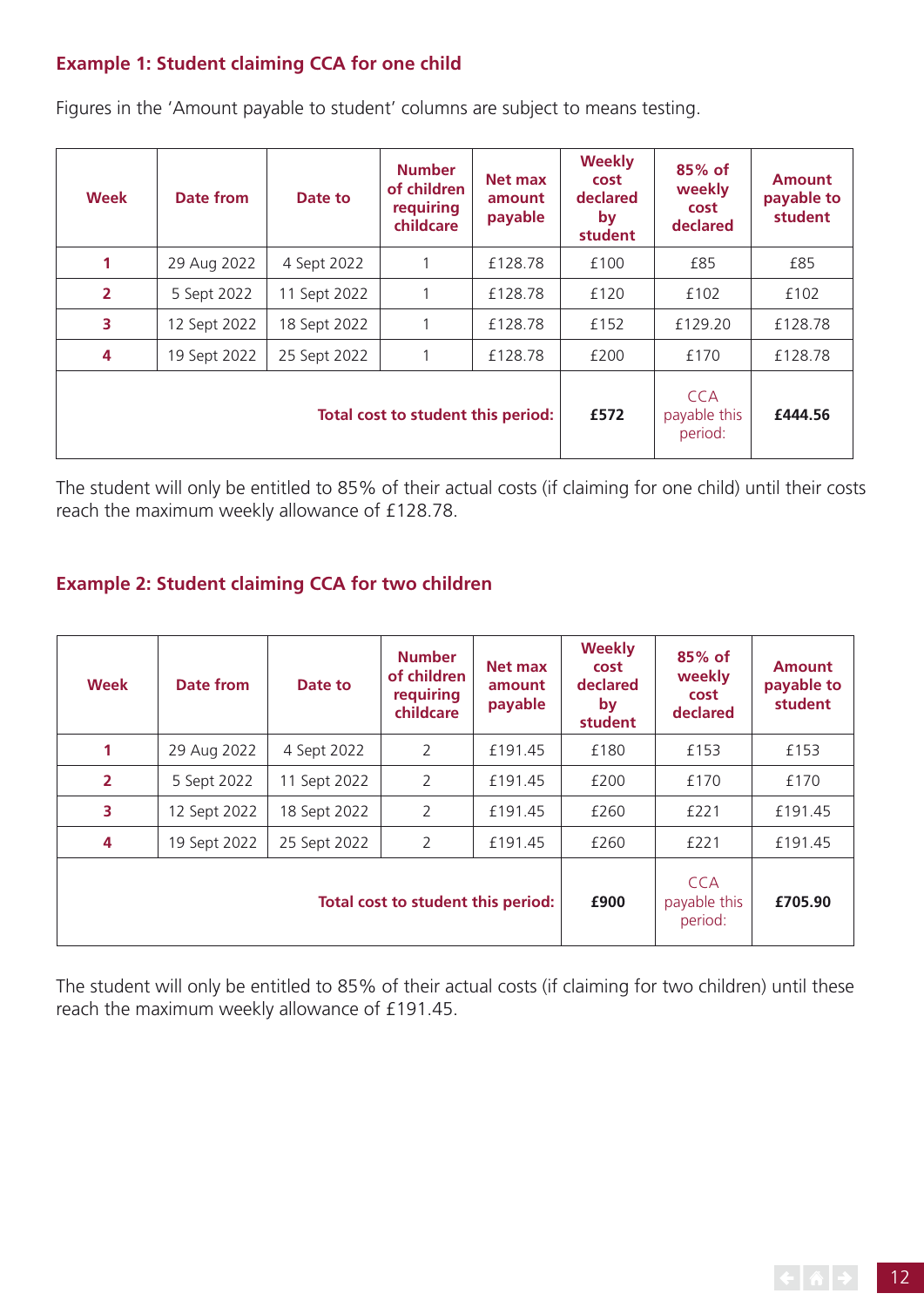### **Example 3: Student claiming CCA for three children**

| <b>Week</b>                        | Date from    | Date to      | <b>Number</b><br>of children<br>requiring<br>childcare | Net max<br>amount<br>payable | <b>Weekly</b><br>cost<br>declared<br>by<br>student | 85% of<br>weekly<br>cost<br>declared  | <b>Amount</b><br>payable to<br>student |
|------------------------------------|--------------|--------------|--------------------------------------------------------|------------------------------|----------------------------------------------------|---------------------------------------|----------------------------------------|
| 1                                  | 29 Aug 2022  | 4 Sept 2022  | 3                                                      | £191.45                      | £200                                               | £170                                  | £170                                   |
| $\overline{2}$                     | 5 Sept 2022  | 11 Sept 2022 | 3                                                      | £191.45                      | £210                                               | £178.50                               | £178.50                                |
| 3                                  | 12 Sept 2022 | 18 Sept 2022 | 3                                                      | £191.45                      | £225                                               | £191.25                               | £191.25                                |
| 4                                  | 19 Sept 2022 | 25 Sept 2022 | 3                                                      | £191.45                      | £320                                               | £272                                  | £191.45                                |
| Total cost to student this period: |              |              |                                                        |                              | £955                                               | <b>CCA</b><br>payable this<br>period: | £731.20                                |

The student will only be entitled to 85% of their actual costs (if claiming for three or more children) until their costs reach the maximum weekly allowance of £191.45.

## **7. Payment**

If you are entitled to CCA, it will be paid in three termly installments to your bank account at the same time as your other NHS Bursary award elements.